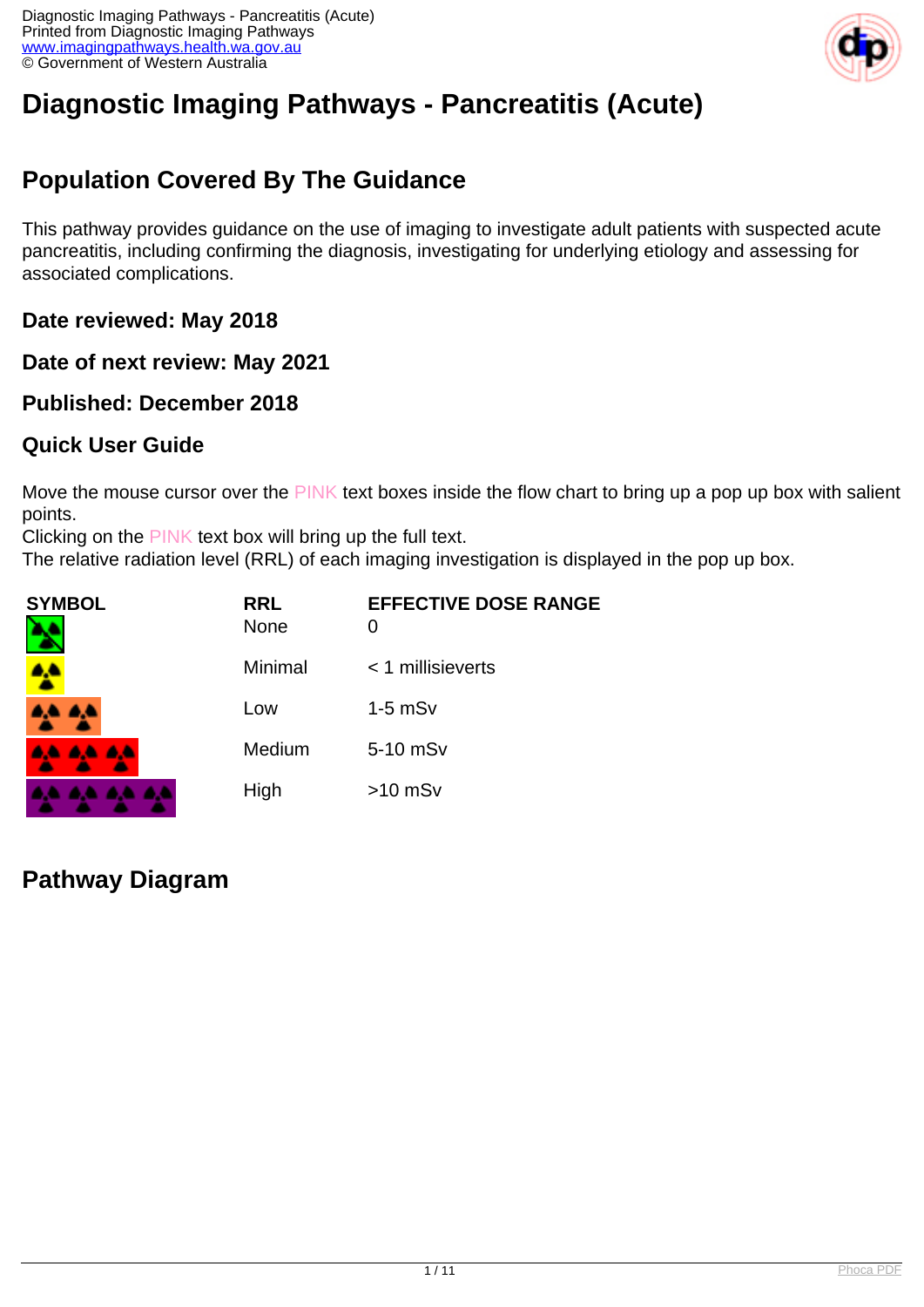Diagnostic Imaging Pathways - Pancreatitis (Acute) Printed from Diagnostic Imaging Pathways [www.imagingpathways.health.wa.gov.au](http://www.imagingpathways.health.wa.gov.au/) © Government of Western Australia



### **Teaching Points**

#### **Role of Imaging in acute pancreatitis**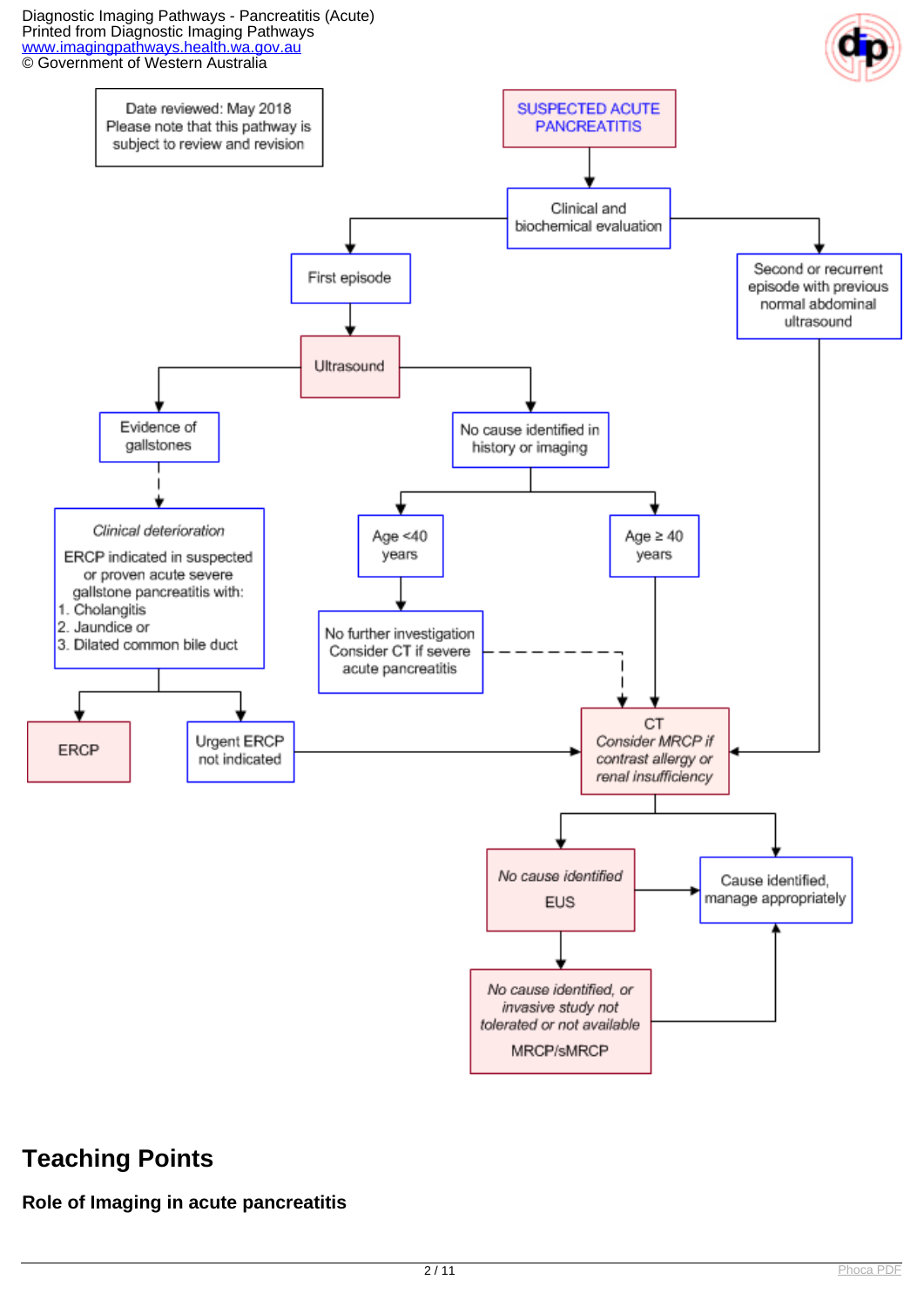Diagnostic Imaging Pathways - Pancreatitis (Acute) Printed from Diagnostic Imaging Pathways [www.imagingpathways.health.wa.gov.au](http://www.imagingpathways.health.wa.gov.au/) © Government of Western Australia

- Exclude an underlying cause (e.g. gallstones)
- Assess severity
- Detect complications
- Guide treatment of complications (e.g. fluid collection drainage)

#### **Evaluating the Cause of Acute Pancreatitis**

- The two most common causes of acute pancreatitis are gallstones and alcohol
- If these have been ruled out, then rarer causes can be considered
- Extensive or invasive investigations for other causes are not recommended for patients 40 years and younger presenting with a first episode of pancreatitis as recurrence is rare [1-3](index.php?option=com_content&view=article&id=53&tab=references#1)
- If gallstone and alcohol-induced pancreatitis have been excluded, then CT can be considered in patients who are 40 or older to investigate for pancreatic malignancy. [2,](index.php?option=com_content&view=article&id=53&tab=references#2) [4-6](index.php?option=com_content&view=article&id=53&tab=references#4) Only 1-2% of acute pancreatitis is caused by pancreatic cancer. In the acute phase, tumour can be masked by inflammation or necrosis but secondary signs may suggest an underlying carcinoma  $\overline{7}$
- Further investigation is advised regardless of age in patients with more than one episode of acute pancreatitis, taking into consideration the greater risk of morbidity and possible progression to chronic pancreatitis [4-6,](index.php?option=com_content&view=article&id=53&tab=references#4) [8](index.php?option=com_content&view=article&id=53&tab=references#8)
- EUS is recommended as the first investigation in patients with pancreatitis of unknown cause and a normal abdominal ultrasound [9](index.php?option=com_content&view=article&id=53&tab=references#9)
- If no cause is demonstrated on EUS, patients may proceed to MRCP or sMRCP. In high-risk patients, MRCP may be preferred to EUS because it is non-invasive, however the choice of test will depend on availability and local experience [10](index.php?option=com_content&view=article&id=53&tab=references#10)
- Diagnostic ERCP has been mostly replaced by EUS and MRCP; ERCP should be considered a therapeutic intervention when required [9-13](index.php?option=com_content&view=article&id=53&tab=references#9)

#### **Assessing Severity and Complications of Acute Pancreatitis**

- CT is recommended in severe acute pancreatitis to assess the degree of pancreatic necrosis
- It is also recommended to assess for complications such as fluid collections

#### **Endoscopic Retrograde Cholangiopancreatography (ERCP)**

- Indications include:
	- Severe pancreatitis of proven or suspected gallstone etiology
	- Presence of cholangitis
	- Presence of jaundice

# **Suspected Acute Pancreatitis**

- Risk factors for acute pancreatitis:
	- History of alcohol abuse
	- Known biliary/gallstone disease
	- Previous acute pancreatitis
	- Recent abdominal surgery such as cholecystectomy or procedures such as ERCP
	- Certain drugs
	- **Known hyperlipidemia**
	- Family history of pancreatic disease
- Pancreatitis is usually a biochemical and clinical diagnosis [14](index.php?option=com_content&view=article&id=53&tab=references#14)
- Diagnosis of acute pancreatitis (whether or not chronic pancreatitis is present) requires at least two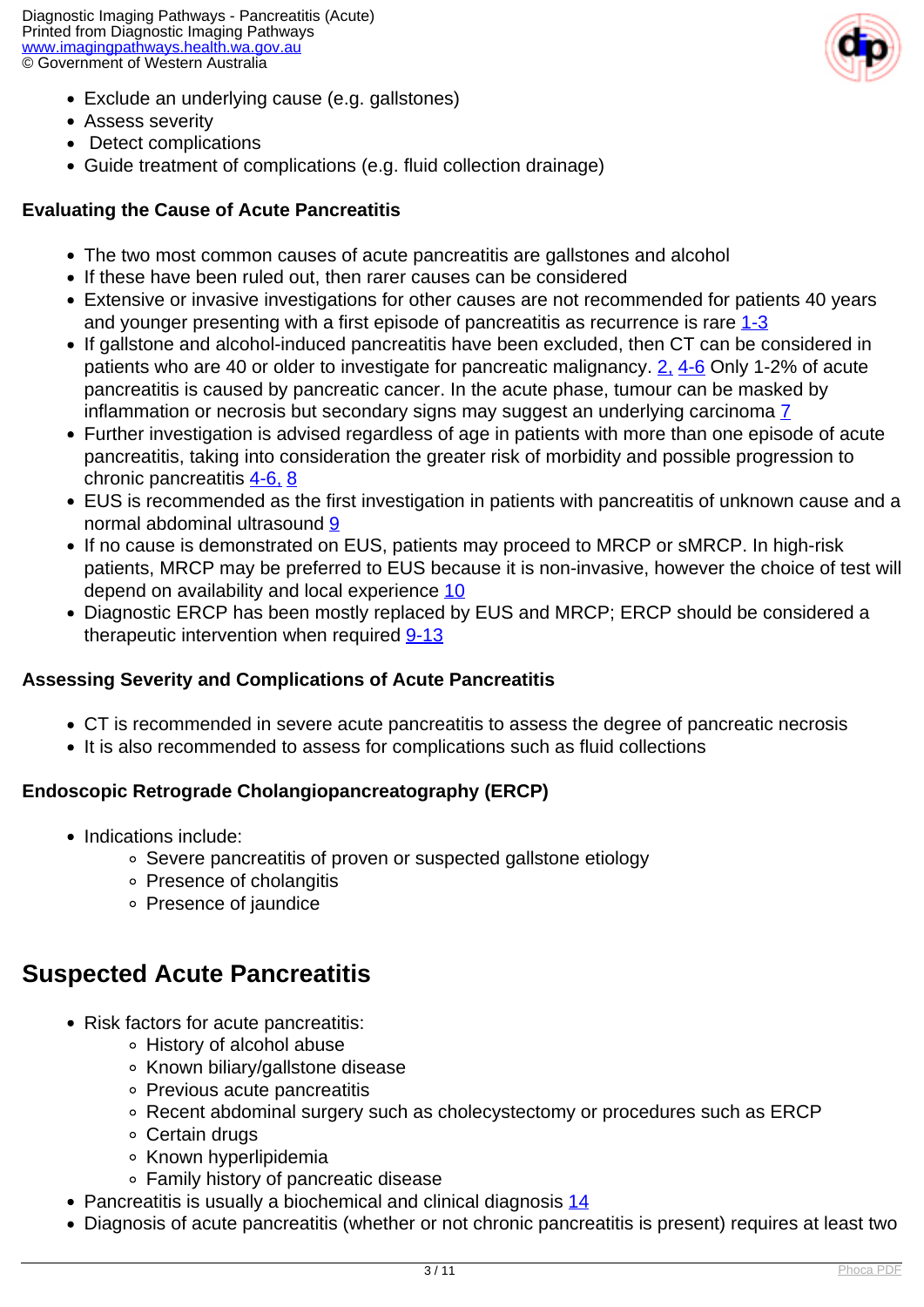

out of three of the following [15](index.php?option=com_content&view=article&id=53&tab=references#15)

- 1. Abdominal pain strongly suggestive of acute pancreatitis
- 2. Serum amylase or lipase levels of ? 3 times normal level
- 3. Characteristic imaging findings on imaging (CT or MRI)
- $\bullet$  In suspected acute pancreatitis, imaging is used to:  $14$ 
	- Exclude an underlying cause (e.g. gallstones)
	- Assess severity
	- Detect complications

### **Computed Tomography (CT)**

- Contrast enhanced CT (CE-CT) is the imaging modality of choice for evaluating pancreas and the surrounding tissues  $3.7$  $3.7$  $3.7$  and is often the first radiological investigation for suspected acute pancreatitis in many institutions
- Routine CT is not indicated in mild acute pancreatitis unless there are clinical or other signs of deterioration  $1.7-9$  and there is no advantage of performing early imaging to predict the clinical severity of acute pancreatitis more than a clinical evaluation [9](index.php?option=com_content&view=article&id=53&tab=references#9)
- 14-28% of CT scans are normal in mild pancreatitis [7](index.php?option=com_content&view=article&id=53&tab=references#7).[8](index.php?option=com_content&view=article&id=53&tab=references#8)
- The ideal time for CE-CT is at least 72-96 hours after onset of symptoms for better accuracy in detecting pancreatic necrosis but in practice, patients with undiagnosed abdominal pain often have CE-CT performed on admission
- A formal pancreas protocol to assess for complications of pancreatitis is usually a three-phase CE-CT, however to assess a patient for undifferentiated abdominal pain, a single phase is generally sufficient
- If gallstone and alcohol-induced pancreatitis have been excluded, then CT can be considered in patients who are 40 or older to investigate for pancreatic malignancy. [2, 4-6](index.php?option=com_content&view=article&id=53&tab=references#2) Only 1-2% of acute pancreatitis is caused by pancreatic cancer. In the acute phase, tumour can be masked by inflammation or necrosis but secondary signs may suggest an underlying carcinoma Z
- Indications for CT scan include [14](index.php?option=com_content&view=article&id=53&tab=references#14)[,16,](index.php?option=com_content&view=article&id=53&tab=references#16)[21](index.php?option=com_content&view=article&id=53&tab=references#21)
	- Diagnostic uncertainty
	- Assessment of severity and to detect complications
	- Failure to improve on treatment (>72 hrs)
	- Clinical findings suggesting a developing complication (e.g. fever, pain, hypotension, decreasing haematocrit)
	- Sudden deterioration in clinical status following an initial response to medical treatment
	- Follow-up and monitoring of established complications
	- Guidance of interventional procedures such as percutaneous fine needle aspiration and/or catheter drainage of fluid collections
- Combination of pre- and post-contrast enhancement appearances permits the assessment of the degree of pancreatic necrosis and surrounding peri-pancreatic and intra-abdominal fluid collections. The severity of disease as demonstrated on CT (CT severity index) correlates with the risk of morbidity and mortality [23](index.php?option=com_content&view=article&id=53&tab=references#23)
- Disadvantages
	- Exposure to ionising radiation with repeat scanning
	- Exacerbation of renal impairment following the use of intravenous contrast media (unenhanced CT or MRCP may be used as an alternative)

### **Endoscopic Retrograde Cholangiopancreatography (ERCP)**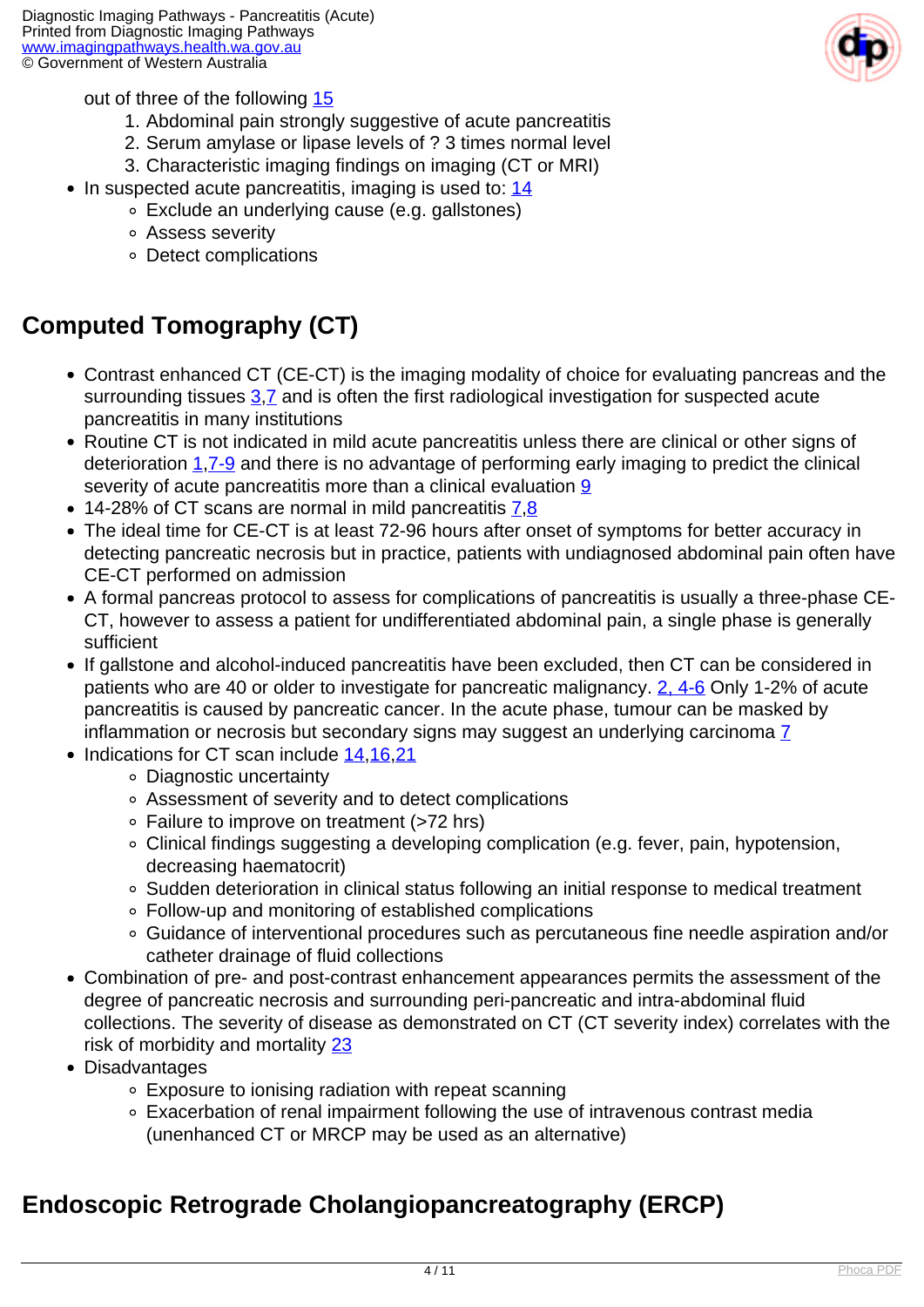

- Diagnostic ERCP has been mostly replaced by EUS and MRCP; ERCP should be considered a therapeutic intervention when required [9-13](index.php?option=com_content&view=article&id=53&tab=references#9)
- Mainly used to locate and remove gallstones in the common bile duct among patients with severe pancreatitis attributable to gallstones [14](index.php?option=com_content&view=article&id=53&tab=references#14) as well as pancreatic duct stent placement and dilation [13](index.php?option=com_content&view=article&id=53&tab=references#13)
- Other indications for ERCP in the setting of acute pancreatitis include [14](index.php?option=com_content&view=article&id=53&tab=references#14)
	- Presence of ascending cholangitis
	- Presence of jaundice
	- Dilated common bile duct on previous imaging
- Urgent ERCP and sphincterotomy is indicated in patients with severe gallstone pancreatitis who fail to respond to treatment within 48 hours [44,45](index.php?option=com_content&view=article&id=53&tab=references#44)
- Similarly patients with acute gallstone pancreatitis who develop ascending cholangitis stand to benefit from early ERCP and endoscopic sphincterotomy [46](index.php?option=com_content&view=article&id=53&tab=referencs#46)
- ERCP is invasive and carries a significant risk of post-procedure complications of about 6%, including acute pancreatitis, haemorrhage, perforation, sepsis, strictures, bile leakage and mortality. [32,](index.php?option=com_content&view=article&id=53&tab=references#32) [47,48](index.php?option=com_content&view=article&id=53&tab=references#47) Cannulation of the common bile or pancreatic duct may also be unsuccessful in a significant proportion of cases [49](index.php?option=com_content&view=article&id=53&tab=references#49)
- ERCP is also more costly than MRCP and does not allow evaluation of the pancreatic parenchyma. [29](index.php?option=com_content&view=article&id=53&tab=references#29) It is less sensitive than EUS for detecting masses, chronic pancreatitis, and microlithiasis. [10,](index.php?option=com_content&view=article&id=53&tab=references#10) 50 For these reasons, particularly the associated risks, diagnostic ERCP is rarely recommended [13,](index.php?option=com_content&view=article&id=53&tab=references#13) [24](index.php?option=com_content&view=article&id=53&tab=references#24)

### **Magnetic Resonance Cholangiopancreatography and Secretin-Stimulated MRCP (MRCP/sMRCP)**

- MRCP is a non-invasive investigation that gives detailed information about the hepatobiliary and pancreatic systems [36](index.php?option=com_content&view=article&id=53&tab=references#36)
- Recommend as a second-line investigation for patients with recurrent acute pancreatitis of unknown cause to assess for pancreatic divisum, choledochocele, anomalous pancreatobiliary junction, or annular pancreas,  $\frac{37,38}{31}$  although in some cases it may be preferable to EUS and the two should be considered complimentary investigations [24,](index.php?option=com_content&view=article&id=53&tab=references#24) [26](index.php?option=com_content&view=article&id=53&tab=references#26)
- The sensitivity of MRCP for detecting CBD stones in acute pancreatitis is 93.3% compared to 66.7% for abdominal CT [39](index.php?option=com_content&view=article&id=53&tab=references#39)
- The overall accuracy of MRCP in detecting choledocholithiasis is 85.9% compared to 74.0% for abdominal CT [39](index.php?option=com_content&view=article&id=53&tab=references#39)
- In sMRCP, secretin is injected intravenously causing the main pancreatic duct to secrete fluid, which improves the visualisation of pancreatic ducts [40](index.php?option=com_content&view=article&id=53&tab=references#40)
- A systematic review suggests that sMRCP has significantly higher diagnostic accuracy than MRCP and should be preferred for diagnosing of pancreatic divisum, [25](index.php?option=com_content&view=article&id=53&tab=references#25) however it is more expensive and less widely available
- Advantages of MRCP/sMRCP:
	- No exposure to intravenous contrast or ionising radiation [38](index.php?option=com_content&view=article&id=53&tab=references#38)
	- Non-invasive
	- $\circ$  Less operator-dependent than US or ERCP [41](index.php?option=com_content&view=article&id=53&tab=references#41)
	- Less expensive than EUS [26](index.php?option=com_content&view=article&id=53&tab=references#26)
- Disadvantages or MRCP/sMRCP:
	- Does not allow therapeutic intervention
	- Less sensitive than EUS for microlithiasis, small ampullary lesions, and ductal strictures [42,43](index.php?option=com_content&view=article&id=53&tab=references#42)
	- Limited availability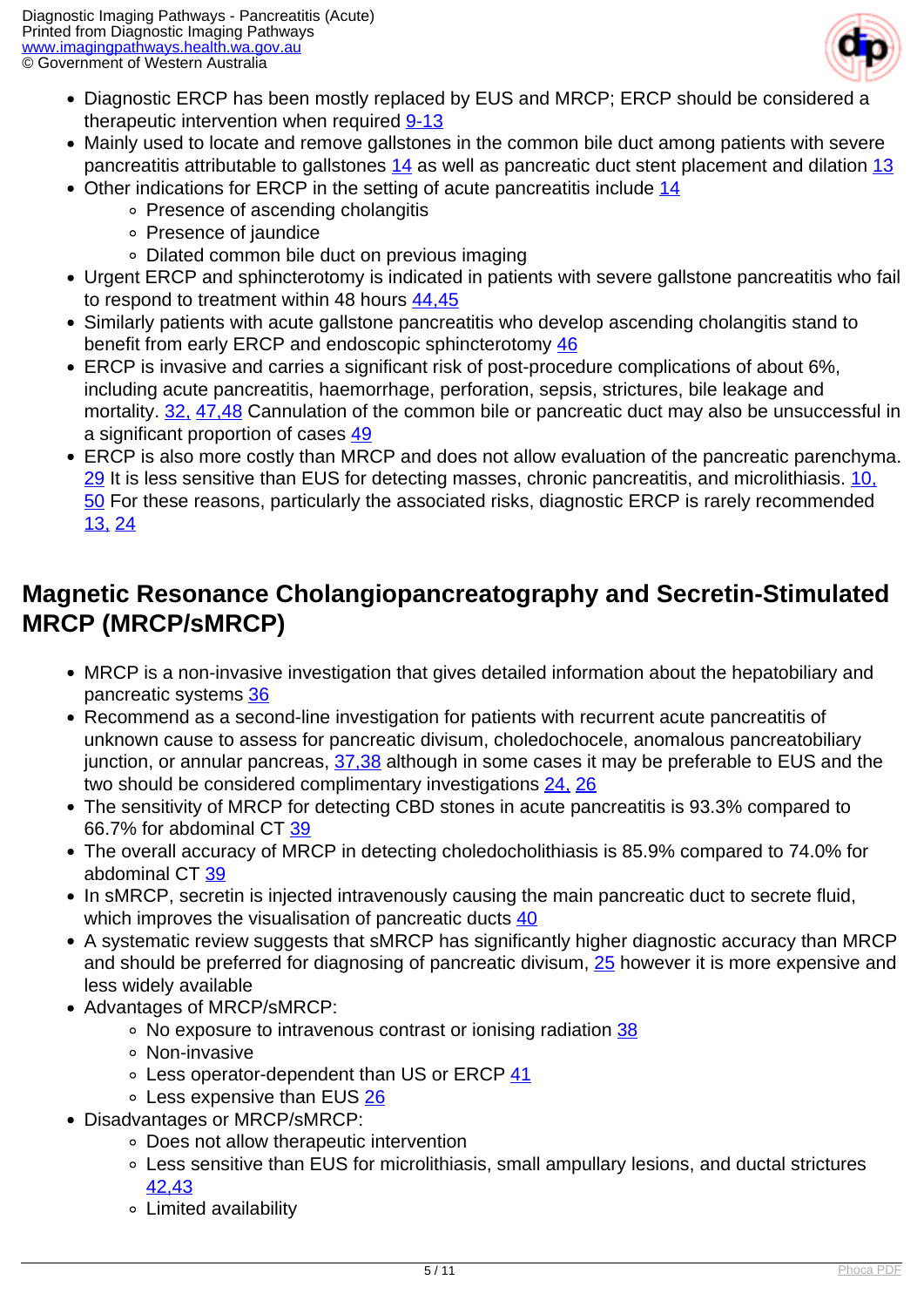

Contraindicated in patients with ferromagnetic prostheses (e.g. some pacemakers, cochlear implants)

# **Ultrasound**

- Recommended on admission to help determine the etiology in all patients with suspected acute pancreatitis [14-16](index.php?option=com_content&view=article&id=53&tab=references#14)
- Primarily used to assess the biliary tree for gallstones, duct dilatation/obstruction and to exclude other pathology [14-16](index.php?option=com_content&view=article&id=53&tab=references#14)
- Helps distinguish fluid collections from solid inflammatory masses
- Useful for follow-up of pancreatic fluid collections if seen well on initial ultrasound [17](index.php?option=com_content&view=article&id=53&tab=references#17)
- Limitations
	- Visualisation of the pancreas is usually sub-optimal due to overlying bowel gas from a coexistent ileus [18, 19](index.php?option=com_content&view=article&id=53&tab=references#18)
	- Detection of intra-parenchymal and retroperitoneal fluid collections correlates poorly with pancreatic necrosis [16](index.php?option=com_content&view=article&id=53&tab=references#16)
	- Often underestimates the presence, extent and complexity of fluid collections

### **Magnetic Resonance Cholangiopancreatography (MRCP) and Endoscopic Ultrasonography (EUS)**

- In many centres MRCP and EUS are performed following CT scanning if gall stone pancreatitis is being suspected prior to patients undergoing invasive ERCP if needed
- MRCP is reported to have a high negative predictive value of 100% for CBD stones [11, 12](index.php?option=com_content&view=article&id=53&tab=references#11)
- MRCP is non-invasive and has no ionising radiation risk compared to CT. It is reported to have a sensitivity of around 62% and specificity of around 98% for CBD stones [12](index.php?option=com_content&view=article&id=53&tab=references#12)
- EUS is an invasive imaging method but is reported to have a higher diagnostic yield (51% vs 20%) compared to MRCP in a prospective study looking for causes of idiopathic pancreatitis following traditional cross-sectional imaging [11](index.php?option=com_content&view=article&id=53&tab=references#11)
- Some studies report higher diagnostic yield for EUS and MRCP compared to ERCP in idiopathic pancreatitis [13](index.php?option=com_content&view=article&id=53&tab=references#13)

# **Endoscopic Ultrasonography (EUS)**

- EUS is a minimally invasive test that is recommended as the first investigation for occult microlithiasis, neoplasms and early chronic pancreatitis in patients with acute pancreatitis of unknown cause and a normal abdominal ultrasound [9,](index.php?option=com_content&view=article&id=53&tab=references#9)[24](index.php?option=com_content&view=article&id=53&tab=references#24)
- There are two main indications for EUS in acute pancreatitis:
	- Suspicion of a biliary cause and intermediate probability of a common bile duct stone
	- Idiopathic acute (recurrent) pancreatitis
- EUS is currently preferred as an initial investigation, followed by MRCP/sMRCP if negative, (9) because it has a higher diagnostic yield than MRCP (51% vs 20%) [25](index.php?option=com_content&view=article&id=53&tab=references#25)
- However, the optimal sequence of investigations is still under discussion and MRCP and EUS should be considered complimentary rather than competitive [24,](index.php?option=com_content&view=article&id=53&tab=references#24)[26](index.php?option=com_content&view=article&id=53&tab=references#26)
- MRCP may be preferable in high-risk patients because it is non-invasive. The choice of test will also depend on availability and local experience; [10](index.php?option=com_content&view=article&id=53&tab=references#10) in general, MRCP is more widely available and less expensive [26](index.php?option=com_content&view=article&id=53&tab=references#26)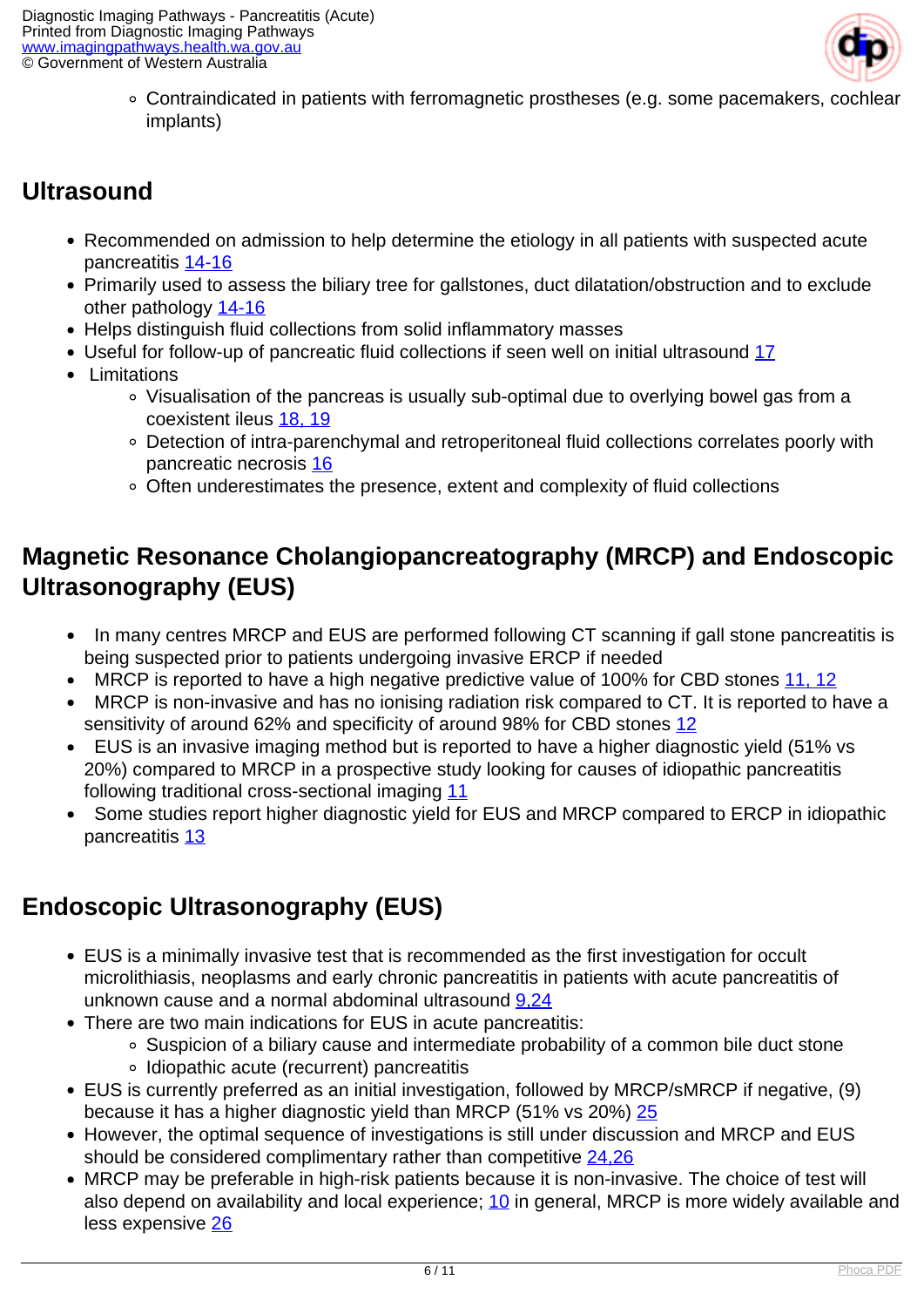

- Advantages:
	- The close proximity of the EUS probe to the pancreas allows higher resolution images and there is less artefact from intestinal gas compared to transabdominal US
	- Can identify:
		- **Biliary stones, sludge and microlithiasis**
- EUS can detect smaller stones than MRCP (0.1mm compared to  $1.5 3$ mm)  $\overline{10}$
- EUS has a sensitivity of 91% to 100% and specificity of 85% to 100% to detect CBD stones [27,](index.php?option=com_content&view=article&id=53&tab=references#27)[30](index.php?option=com_content&view=article&id=53&tab=references#30) Pancreatic divisum (PD)
- EUS is a sensitive test for diagnosing PD and is superior to CT and MRCP [31](index.php?option=com_content&view=article&id=53&tab=references#31)
- In a retrospective cohort study the sensitivity of EUS for PD was 86.7%, significantly higher than CT (15.5%) or MRCP (60%) [32](index.php?option=com_content&view=article&id=53&tab=references#32)
	- Peri-ampullary tumors or pancreatic cancer
- EUS is highly specific for diagnosing pancreatic cancer with a negative predictive value of 100% [33](index.php?option=com_content&view=article&id=53&tab=references#33)
- The sensitivity of EUS to identify pancreatic masses as small as 2-3 cm is very high (about 95%) [34](index.php?option=com_content&view=article&id=53&tab=references#34)
	- Early chronic pancreatitis
- EUS can detect early chronic pancreatitis in patients initially diagnosed with idiopathic acute recurrent pancreatitis [35](index.php?option=com_content&view=article&id=53&tab=references#35)
- Disadvantages:
	- Inability to perform some therapeutic interventions such as sphincterotomy and stent placement in the pancreatic duct
	- Operator dependent with high inter-observer variability
	- Invasive: requires sedation and endoscopy
	- Cost [26](index.php?option=com_content&view=article&id=53&tab=references#26)
	- Limited availability

#### **References**

#### **Date of literature search: December 2017 - May 2018**

References are graded from Level I to V according to the Oxford Centre for Evidence-Based Medicine, Levels of Evidence. [Download the document](http://www.cebm.net/wp-content/uploads/2014/06/CEBM-Levels-of-Evidence-2.1.pdf)

- 1. Yadav D, O'Connell M, Papachristou GI. **Natural history following the first attack of acute** pancreatitis. Am J Gastroenterol. 2012;107(7):1096-103. (Level II evidence). [View the reference](https://www.ncbi.nlm.nih.gov/pubmed/22613906)
- 2. American Gastroenterological Association Institute. **AGA Institute medical position statement on acute pancreatitis.** Gastroenterology. 2007;132(5):2019-21. (Guideline). [View the reference](https://www.ncbi.nlm.nih.gov/pubmed/17484893)
- 3. Spanier BW, Dijkgraaf MG, Bruno MJ. **Epidemiology, aetiology and outcome of acute and chronic pancreatitis: an update.** Best Pract Res Clin Gastroenterol. 2008;22(1):45-63. (Review article). [View the reference](https://www.ncbi.nlm.nih.gov/pubmed/18206812)
- 4. Lowenfels AB, Maisonneuve P, Sullivan T. **The changing character of acute pancreatitis: epidemiology, etiology, and prognosis.** Curr Gastroenterol Rep. 2009;11(2):97-103. (Review article). [View the reference](https://www.ncbi.nlm.nih.gov/pubmed/19281696)
- 5. Bank S, Indaram A. **Causes of acute and recurrent pancreatitis. Clinical considerations and clues to diagnosis.** Gastroenterol Clin North Am. 1999;28(3):571-89, viii. (Review article). [View](https://www.ncbi.nlm.nih.gov/pubmed/10503137) [the reference](https://www.ncbi.nlm.nih.gov/pubmed/10503137)
- 6. Banks PA. **Epidemiology, natural history, and predictors of disease outcome in acute and chronic pancreatitis.** Gastrointest Endosc. 2002;56(6 Suppl):S226-30. (Review article). [View the](https://www.ncbi.nlm.nih.gov/pubmed/12447272) [reference](https://www.ncbi.nlm.nih.gov/pubmed/12447272)
- 7. Frampas E, Morla O, Regenet N, Eugène T, Dupas B, Meurette G. **A solid pancreatic mass:**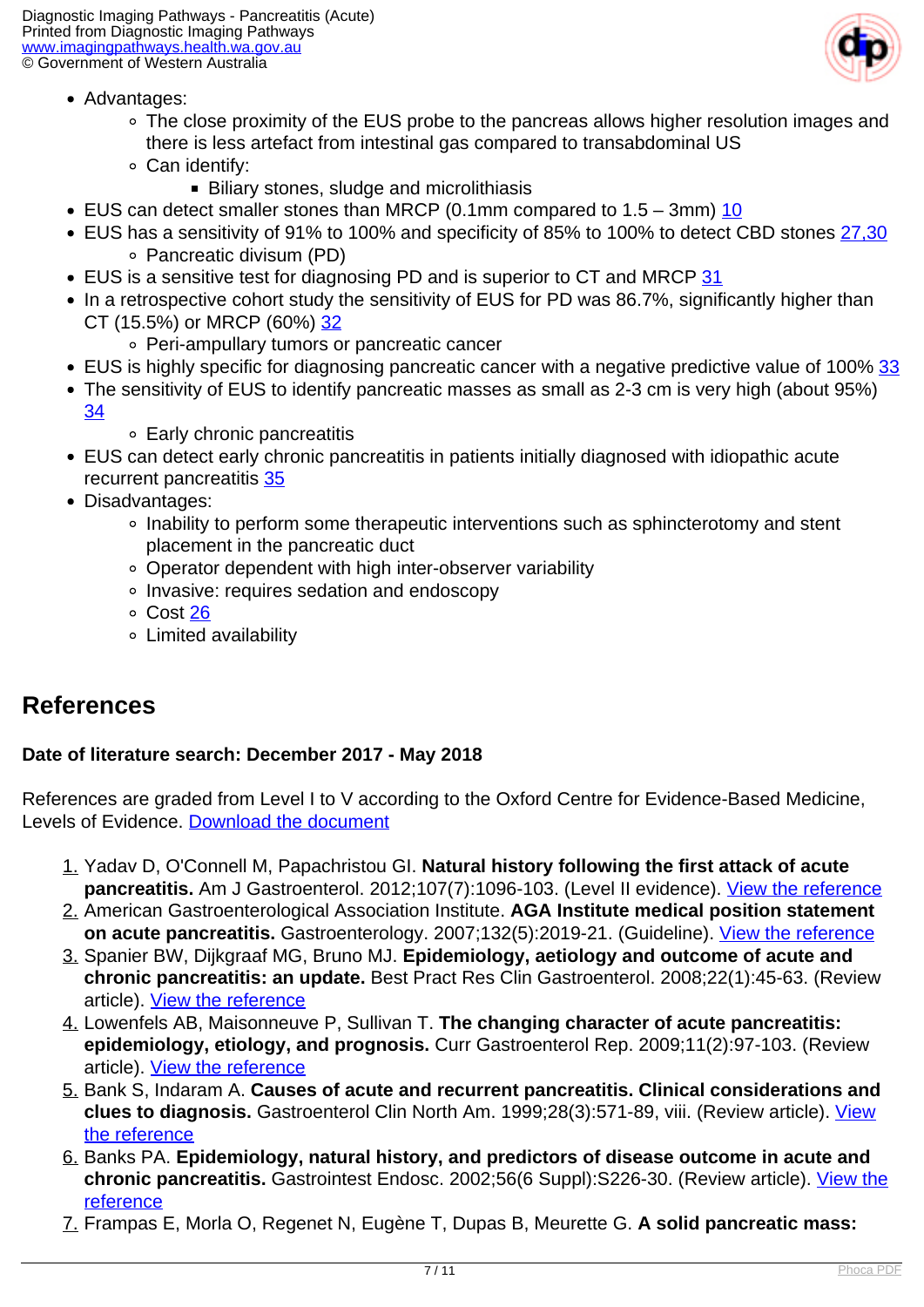

**Tumour or inflammation? Diagnostic and interventional imaging.** 2013;94(7):741-55. (Review article). [View the reference](http://www.sciencedirect.com/science/article/pii/S2211568413000958)

- 8. Lee JK, Enns R. **Review of idiopathic pancreatitis.** World Journal of Gastroenterology : WJG. 2007;13(47):6296-313. (Review article). [View the reference](http://www.ncbi.nlm.nih.gov/pmc/articles/PMC4205447/)
- 9. Working Group IAP/APA Acute Pancreatitis Guidelines. **IAP/APA evidence-based guidelines for the management of acute pancreatitis.** Pancreatology. 2013;13(4 Suppl 2):e1-15. (Guideline). [View the reference](https://www.ncbi.nlm.nih.gov/pubmed/24054878)
- 10. Verma D, Kapadia A, Eisen GM, Adler DG. **EUS vs MRCP for detection of choledocholithiasis.** Gastrointest Endosc. 2006;64(2):248-54. (Level II evidence). [View the reference](https://www.ncbi.nlm.nih.gov/pubmed/16860077)
- 11. Giljaca V, Gurusamy KS, Takwoingi Y, Higgie D, Poropat G, Stimac D, et al. **Endoscopic ultrasound versus magnetic resonance cholangiopancreatography for common bile duct** stones. Cochrane Database Syst Rev. 2015(2):Cd011549. [View the reference](https://www.ncbi.nlm.nih.gov/pubmed/25719224)
- 12. Kondo S, Isayama H, Akahane M, Toda N, Sasahira N, Nakai Y, et al. **Detection of common bile duct stones: comparison between endoscopic ultrasonography, magnetic resonance cholangiography, and helical-computed-tomographic cholangiography.** Eur J Radiol. 2005;54(2):271-5. (Level III evidence). [View the reference](https://www.ncbi.nlm.nih.gov/pubmed/15837409)
- 13. Md PS, Md UN. **Role of ERCP in patients with idiopathic recurrent acute pancreatitis.** Current treatment options in gastroenterology. 2016;14(3):327-39. (Review article)[.View the reference](https://www.ncbi.nlm.nih.gov/pubmed/27371265)
- 14. UK Working Party on Acute Pancreatitis. **UK guidelines for the management of acute pancreatitis.** Gut. 2005;54 Suppl 3:iii1-9. (Guideline). View the reference
- 15. Banks PA, Bollen TL, Dervenis C, Gooszen HG, Johnson CD, Sarr MG, et al. **Classification of acute pancreatitis—2012: revision of the Atlanta classification and definitions by international consensus.** Gut. 2013;62(1):102-11. (Guideline)[.View the reference](http://gut.bmj.com/content/gutjnl/62/1/102.full.pdf)
- 16. Balthazar EJ. **Acute pancreatitis: assessment of severity with clinical and CT evaluation.** Radiology. 2002;223(3):603-13. (Review article). View the reference
- 17. Dalzell DP, Scharling ES, Ott DJ, Wolfman NT. **Acute pancreatitis: the role of diagnostic imaging.** Crit Rev Diagn Imaging. 1998;39(5):339-63. (Review article). [View the reference](https://www.ncbi.nlm.nih.gov/pubmed/9791748)
- 18. Silverstein W, Isikoff MB, Hill MC, Barkin J. **Diagnostic imaging of acute pancreatitis: prospective study using CT and sonography.** AJR Am J Roentgenol. 1981;137(3):497-502. (Level II-III evidence). [View the reference](https://www.ncbi.nlm.nih.gov/pubmed/7025598)
- 19. McKay AJ, Imrie CW, O'Neill J, Duncan JG. **Is an early ultrasound scan of value in acute pancreatitis?** Br J Surg. 1982;69(7):369-72. (Level II-III evidence).[View the reference](https://www.ncbi.nlm.nih.gov/pubmed/7104603)
- 20. Jacobs JE, Birnbaum BA. **Computed tomography evaluation of acute pancreatitis.** Semin Roentgenol. 2001;36(2):92-8. (Review article). View the reference
- 21. Balthazar EJ, Freeny PC, vanSonnenberg E. **Imaging and intervention in acute pancreatitis.** Radiology. 1994;193(2):297-306. (Guidelines).[View the reference](https://www.ncbi.nlm.nih.gov/pubmed/7972730)
- 22. Mortele KJ, Ip IK, Wu BU, Conwell DL, Banks PA, Khorasani R. **Acute pancreatitis: imaging utilization practices in an urban teaching hospital--analysis of trends with assessment of independent predictors in correlation with patient outcomes.** Radiology. 2011;258(1):174-81. (Level II evidence). [View the reference](https://www.ncbi.nlm.nih.gov/pubmed/20980450)
- 23. Balthazar EJ, Robinson DL, Megibow AJ, Ranson JH. **Acute pancreatitis: value of CT in establishing prognosis.** Radiology. 1990;174(2):331-6. (Level II-III evidence)[.View the reference](https://www.ncbi.nlm.nih.gov/pubmed/2296641)
- 24. Mariani A, Arcidiacono PG, Curioni S, Giussani A, Testoni PA. **Diagnostic yield of ERCP and secretin-enhanced MRCP and EUS in patients with acute recurrent pancreatitis of unknown** aetiology. Dig Liver Dis. 2009;41(10):753-8. (Level II evidence). View the reference
- 25. Ortega AR, Gomez-Rodriguez R, Romero M, Fernandez-Zapardiel S, Cespedes Mdel M, Carrobles JM. **Prospective comparison of endoscopic ultrasonography and magnetic resonance cholangiopancreatography in the etiological diagnosis of "idiopathic" acute pancreatitis.** Pancreas. 2011;40(2):289-94. (Level II-III evidence). View the reference
- 26. Somani P, Sunkara T, Sharma M. **Role of endoscopic ultrasound in idiopathic pancreatitis.** World J Gastroenterol. 2017;23(38):6952-61. (Review article). View the reference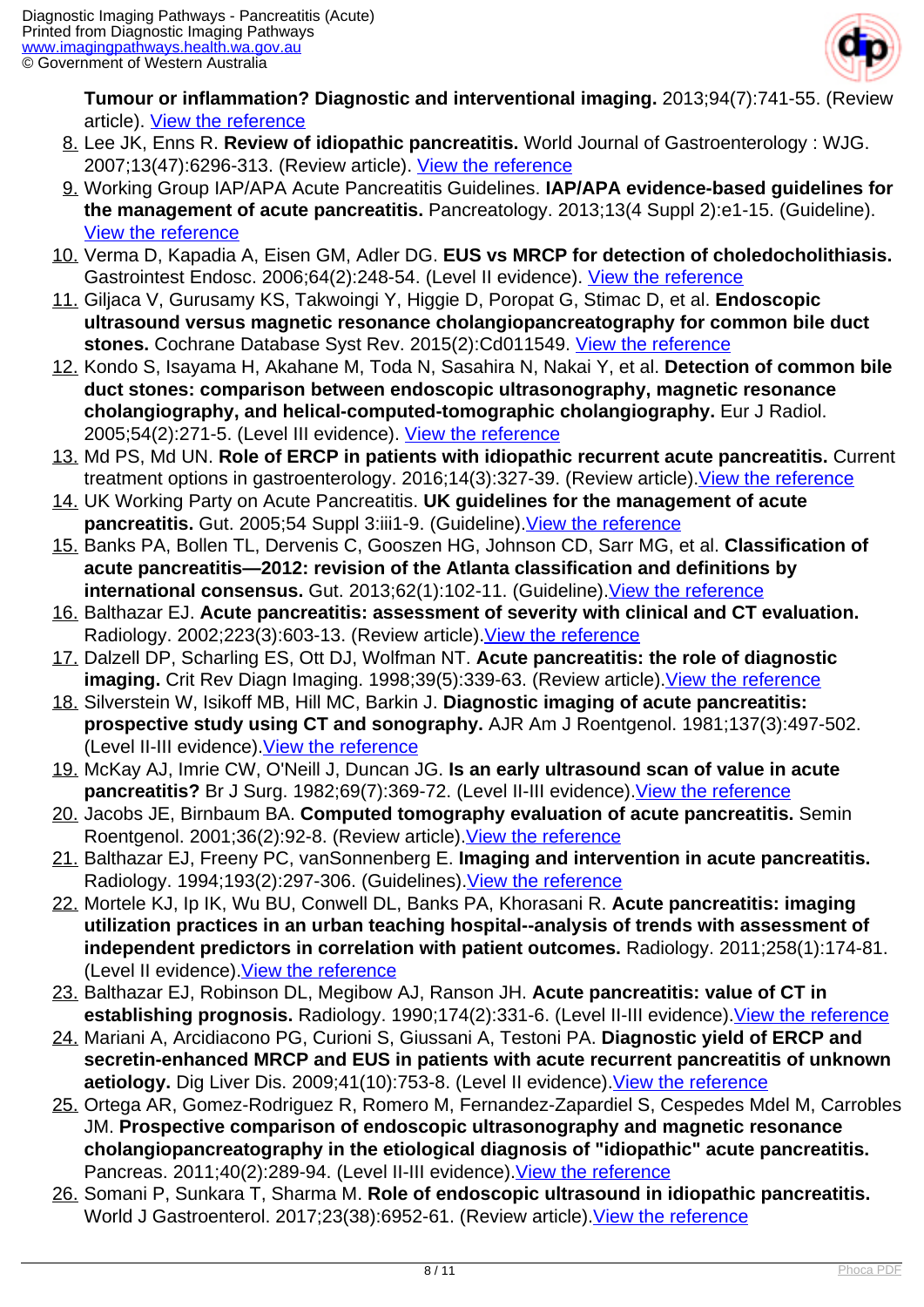

- 27. Sugiyama M, Atomi Y. **Acute biliary pancreatitis: the roles of endoscopic ultrasonography and endoscopic retrograde cholangiopancreatography.** Surgery. 1998;124(1):14-21. (Level II-III evidence). [View the reference](https://www.ncbi.nlm.nih.gov/pubmed/9663246)
- 28. Liu CL, Lo CM, Chan JK, Poon RT, Lam CM, Fan ST, et al. **Detection of choledocholithiasis by EUS in acute pancreatitis: a prospective evaluation in 100 consecutive patients.** Gastrointest Endosc. 2001;54(3):325-30. (Level II evidence). [View the reference](https://www.ncbi.nlm.nih.gov/pubmed/11522972)
- 29. Chak A, Hawes RH, Cooper GS, Hoffman B, Catalano MF, Wong RC, et al. **Prospective assessment of the utility of EUS in the evaluation of gallstone pancreatitis.** Gastrointest Endosc. 1999;49(5):599-604. (Level II-III evidence)[.View the reference](https://www.ncbi.nlm.nih.gov/pubmed/10228258)
- 30. Stabuc B, Drobne D, Ferkolj I, Gruden A, Jereb J, Kolar G, et al. **Acute biliary pancreatitis: detection of common bile duct stones with endoscopic ultrasound.** Eur J Gastroenterol Hepatol. 2008;20(12):1171-5. (Level II-III evidence). [View the reference](https://www.ncbi.nlm.nih.gov/pubmed/18989141)
- 31. Sharma M, Pathak A, Rameshbabu CS, Rai P, Kirnake V, Shoukat A. **Imaging of pancreas divisum by linear-array endoscopic ultrasonography.** Endoscopic Ultrasound. 2016. (Review article);5(1):21-9.[View the reference](http://www.ncbi.nlm.nih.gov/pmc/articles/PMC4770618/)
- 32. Kushnir VM, Wani SB, Fowler K, Menias C, Varma R, Narra V, et al. **Sensitivity of endoscopic ultrasound, multidetector computed tomography, and magnetic resonance cholangiopancreatography in the diagnosis of pancreas divisum: a tertiary center experience.** Pancreas. 2013;42(3):436-41. (Level II-III evidence).[View the reference](https://www.ncbi.nlm.nih.gov/pubmed/23211370)
- 33. Klapman JB, Chang KJ, Lee JG, Nguyen P. **Negative predictive value of endoscopic ultrasound in a large series of patients with a clinical suspicion of pancreatic cancer.** Am J Gastroenterol. 2005;100(12):2658-61. (Level II evidence). View the reference
- 34. Byrne MF, Jowell PS. **Gastrointestinal imaging: endoscopic ultrasound.** Gastroenterology. 2002;122(6):1631-48. (Review article).[View the reference](https://www.ncbi.nlm.nih.gov/pubmed/12016428)
- 35. Dahan P, Andant C, Levy P, Amouyal P, Amouyal G, Dumont M, et al. **Prospective evaluation of endoscopic ultrasonography and microscopic examination of duodenal bile in the diagnosis of cholecystolithiasis in 45 patients with normal conventional ultrasonography.** Gut. 1996;38(2):277-81. (Level II evidence). [View the reference](https://www.ncbi.nlm.nih.gov/pubmed/8801211)
- 36. Yattoo GN, Waiz GA, Feroze AS, Showkat Z, Gul J. **The efficacy of magnetic resonance cholangiopancreatography in assessing the etiology of acute idiopathic pancreatitis.** Int J Hepatobiliary Pancreat Dis. 2014;4:32-9. (Level III evidence). [View the reference](http://www.ijhpd.com/archive/2014-archive/100018IJHPDGN2014-yattoo/index.php)
- 37. Levy MJ, Geenen JE. **Idiopathic acute recurrent pancreatitis.** Am J Gastroenterol. 2001;96(9):2540-55. (Review article)[.View the reference](https://www.ncbi.nlm.nih.gov/pubmed/11569674)
- 38. Safari MT, Miri MB, Ebadi S, Shahrokh S, Alizadeh AHM. **Comparing the roles of EUS, ERCP and MRCP in idiopathic acute recurrent pancreatitis.** Clinical Medicine Insights Gastroenterology. 2016;9:35-9. (Review article).[View the reference](http://www.ncbi.nlm.nih.gov/pmc/articles/PMC4915784/)
- 39. Lee SL, Kim HK, Choi HH, Jeon BS, Kim TH, Choi JM, et al. **Diagnostic value of magnetic resonance cholangiopancreatography to detect bile duct stones in acute biliary pancreatitis.** Pancreatology. 2018;18(1):22-8. (Level II-III evidence)[.View the reference](https://www.ncbi.nlm.nih.gov/pubmed/29246689)
- 40. Manfredi R, Pozzi Mucelli R. **Secretin-enhanced MR imaging of the pancreas.** Radiology. 2016;279(1):29-43. (Review article).[View the reference](https://www.ncbi.nlm.nih.gov/pubmed/26989929)
- 41. Makary MA, Duncan MD, Harmon JW, Freeswick PD, Bender JS, Bohlman M, et al. **The role of magnetic resonance cholangiography in the management of patients with gallstone pancreatitis.** Ann Surg. 2005;241(1):119-24. (Level III evidence). [View the reference](https://www.ncbi.nlm.nih.gov/pubmed/15621999)
- 42. Gosset J, Deviere J, Matos C. **Magnetic resonance imaging of acute pancreatitis: the pancreatogram.** JOP. 2004;5(1):48-50. (Level IV evidence).[View the reference](https://www.ncbi.nlm.nih.gov/pubmed/14730123)
- 43. Barish MA, Yucel EK, Ferrucci JT. **Magnetic resonance cholangiopancreatography.** N Engl J Med. 1999;341(4):258-64. (Review article). View the reference
- 44. Neoptolemos JP, Carr-Locke DL, London NJ, Bailey IA, James D, Fossard DP. **Controlled trial of urgent endoscopic retrograde cholangiopancreatography and endoscopic sphincterotomy versus conservative treatment for acute pancreatitis due to gallstones.** Lancet.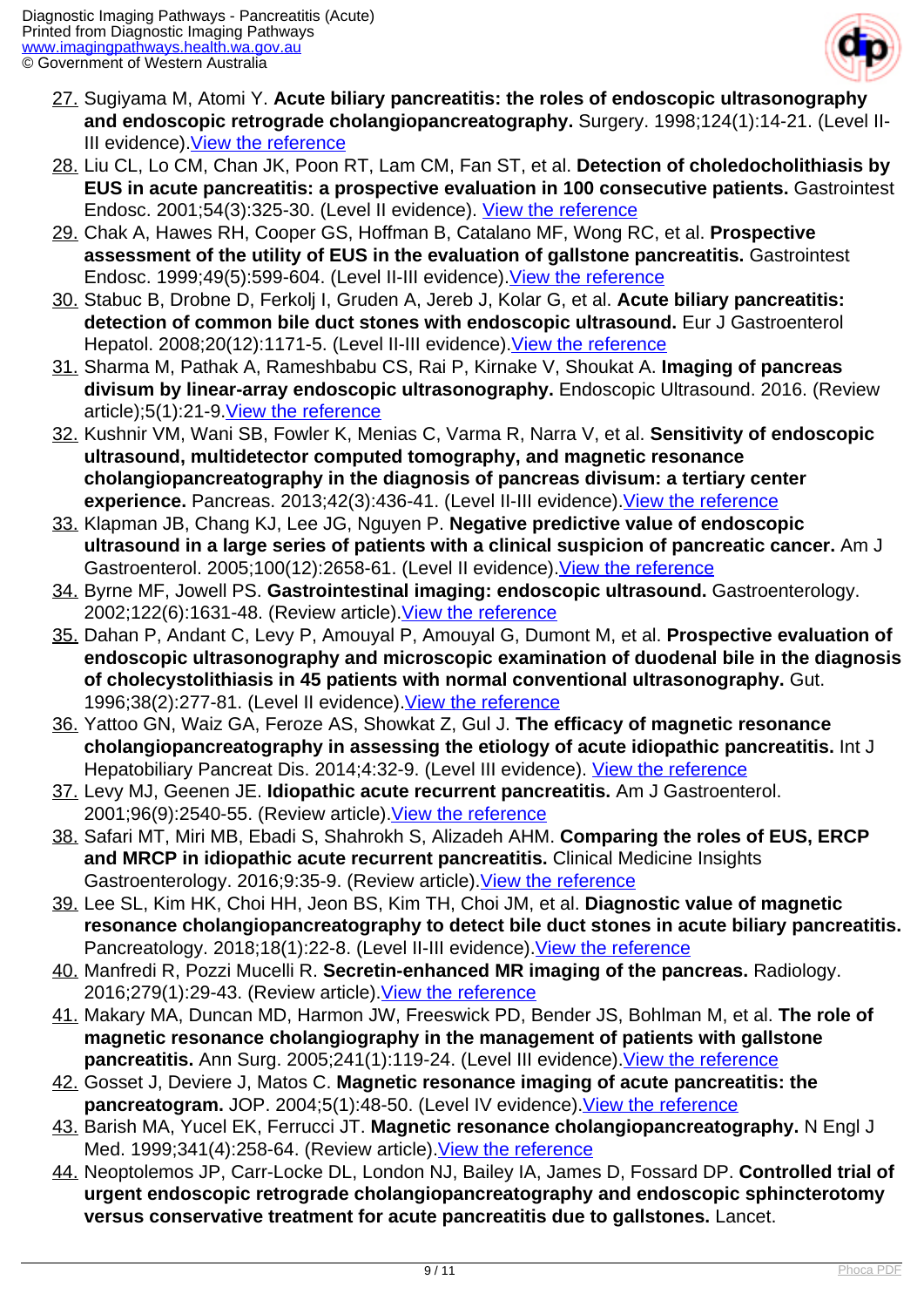

1988:2(8618):979-83. (Level III evidence). [View the reference](https://www.ncbi.nlm.nih.gov/pubmed/2902491)

- 45. Fan ST, Lai EC, Mok FP, Lo CM, Zheng SS, Wong J. **Early treatment of acute biliary pancreatitis by endoscopic papillotomy.** N Engl J Med. 1993;328(4):228-32. (Level II evidence). [View the reference](https://www.ncbi.nlm.nih.gov/pubmed/8418402)
- 46. Neoptolemos JP, Carr-Locke DL, Leese T, James D. **Acute cholangitis in association with acute pancreatitis: incidence, clinical features and outcome in relation to ERCP and endoscopic sphincterotomy.** Br J Surg. 1987;74(12):1103-6. [View the reference](https://www.ncbi.nlm.nih.gov/pubmed/3427354)
- 47. Carnes ML, Romagnuolo J, Cotton PB. **Miss rate of pancreas divisum by magnetic resonance cholangiopancreatography in clinical practice.** Pancreas. 2008;37(2):151-3. (Level II-III evidence). [View the reference](https://www.ncbi.nlm.nih.gov/pubmed/18665075)
- 48. Rosso E, Alexakis N, Ghaneh P, Lombard M, Smart HL, Evans J, et al. **Pancreatic pseudocyst in chronic pancreatitis: endoscopic and surgical treatment.** Dig Surg. 2003;20(5):397-406. (Review article). [View the reference](https://www.ncbi.nlm.nih.gov/pubmed/12900529)
- 49. Udd M, Kylänpää L, Halttunen J. **Management of difficult bile duct cannulation in ERCP.** World Journal of Gastrointestinal Endoscopy. 2010;2(3):97-103. (Reveiw article). [View the reference](http://www.ncbi.nlm.nih.gov/pmc/articles/PMC2999064/)
- 50. Hurter D, De Vries C, Potgieter P, Barry R, Botha F, Joubert G. **Accuracy of MRCP compared to ERCP in the diagnosis of bile duct disorders.** 2008. 2008;12(1) (Level II-III evidence)[.View the](https://sajr.org.za/index.php/sajr/article/view/580) **[reference](https://sajr.org.za/index.php/sajr/article/view/580)**

| Information from this website              | <b>Information from the Royal</b><br><b>Australian and New Zealand</b><br><b>College of Radiologists'</b><br>website |
|--------------------------------------------|----------------------------------------------------------------------------------------------------------------------|
|                                            |                                                                                                                      |
| <b>Radiation Risks of X-rays and Scans</b> | <b>Computed Tomography (CT)</b>                                                                                      |
| <b>Computed Tomography (CT)</b>            | <b>Iodine-Containing Contrast Medium</b>                                                                             |
| <b>Magnetic Resonance Imaging (MRI)</b>    | <b>Magnetic Resonance Imaging (MRI)</b>                                                                              |
|                                            | <b>Radiation Risk of Medical Imaging</b><br><b>During Pregnancy</b>                                                  |
|                                            | <b>Radiation Risk of Medical Imaging for</b><br><b>Adults and Children</b>                                           |
|                                            |                                                                                                                      |

#### **Information for Consumers**

#### **Copyright**

© Copyright 2015, Department of Health Western Australia. All Rights Reserved. This web site and its content has been prepared by The Department of Health, Western Australia. The information contained on this web site is protected by copyright.